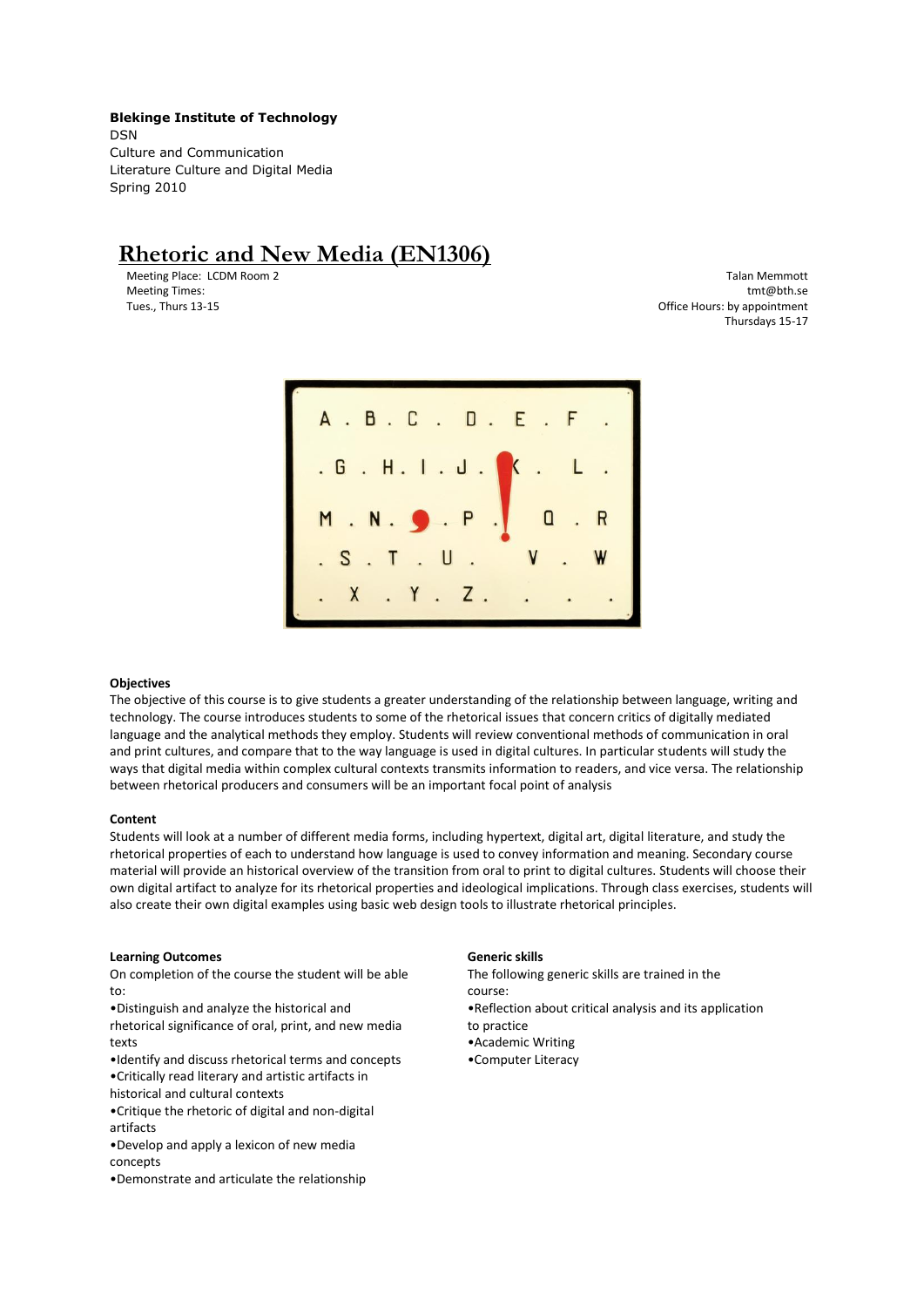between rhetoric and knowledge production.

## **Attendance and Participation**

It is very important that you attend and participate in all workshops. There are in-class and out of class exercises tied to each workshop. Missing a workshop will put you at a severe disadvantage in completing the required course work. LCDM has a policy of required attendance. **Attendance is required.** Missing class will lower your grade and may result in failure.

## **Assessment and grading**

*Examination of the course* -------------------------------------------------

Code Module Credit Grade

------------------------------------------------- 0710 Examination[1] 7.5 hp U/G/VG + ECTS -------------------------------------------------

## **Assignments**

| Assignment ID         | Title                                                           | points |
|-----------------------|-----------------------------------------------------------------|--------|
| A1                    | Semiological Diagrams and Annotation                            |        |
| A <sub>2</sub>        | Space/Place: Image/Text                                         | 12     |
| A <sub>3</sub>        | Tracing the Trace: Classical Rhetoric, lost and found           |        |
| A4                    | Trans(I)iterative Performance                                   | 12     |
| A <sub>5</sub>        | Becoming an Egent (pidgin signs, term extensions, fetishscreen) |        |
| Seminar Participation |                                                                 | 20     |
| Examination           | Chronicle                                                       | 20     |

A/VG = 100-91 | B/G=90-81 | C/G=80-71 | D/G=70-61 | E/G=60-51 | FX/U -- F/U = <50

(FX is used only when there are missing assignments that can be made up.)

## **THIS IS A HIGHLY PARTICIPATORY COURSE** and will run as a seminar.

**Assignments** will be discussed and defined during the seminar sessions in this course. It is important that you attend and participate to understand the complexities of the assignments as well as the variety of complex issues related to digital rhetoric including orality, written communication, the visual, the interactive, and design elements such as layout, typography, and color. This course will run as a true seminar. All topics related to the assigned reading are open discussion! We relate the assigned readings to your own critical perspective on the issues at hand.

**Assignments 1-5** will be delivered online, and will be require technical/creative work in Photoshop, HTML, and if you choose Flash.

**The examination** for this course is based on the compilation of coursework coupled with critical reflections on each assignment. IT IS IMPORTANT that you begin this process with the first assignment and continue the process as we move forward in the course. The chronicle must reflect upon understanding gained during the run of the course, along with independent research done on subjects relevant to the primary course topic. It is important that this be thorough and clear, demonstrating a willingness to engage in the course material.